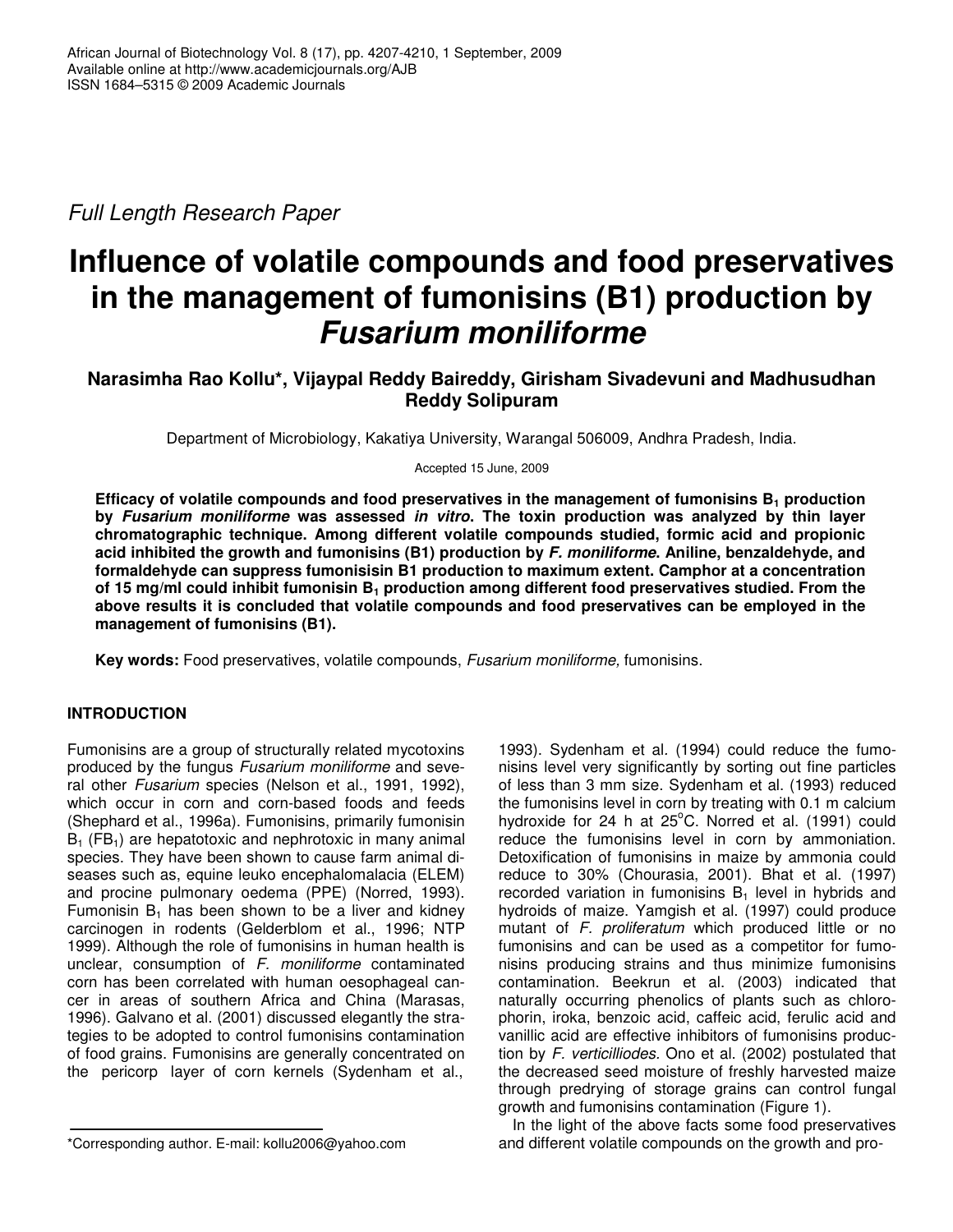

**Figure 1.** Structure of fumonisin B<sub>1.</sub>

duction of fumonisins (B1) by *F. moniliforme* was studied.

#### **MATERIALS AND METHODS**

#### **Chemicals and microorganism**

Fumonisins (B1) was purchased from Sigma-Aldrich, Mumbai, India. Yeast extract, NaNO<sub>3</sub>, KH<sub>2</sub>PO<sub>4</sub>, MgSO<sub>4</sub>.7H<sub>2</sub>O, KCl and all other chemicals of highest available purity were obtained from Himedia, Mumbai, India.

*F. moniliforme MRC* 826 was purchased from *Fusarium* research center collection (Pennsylvania State University, University park, Pa.). Stock cultures were maintained on potato dextrose agar slants at 4°C and sub cultured for every 3 months.

#### **Influence of volatile compounds**

50 ml of Czapeck's medium (Yeast extract 10 g;  $NaNO<sub>3</sub>$  2 g,  $KH<sub>2</sub>PO<sub>4</sub>$  1 g; MgSO<sub>4</sub>.7H<sub>2</sub>O 0.5 g and distilled water 1000 ml) was taken in 250 ml Erlenmeyer conical flaks containing glass vial hanged from mouth of conical flask (5 ml capacity) and sterilized. Volatile compound viz. propanol, butanol-1, isoamyl alcohol, ethyl alcohol, chloroform, formaldehyde, benzaldehyde, formic acid, acetic acid, ethyl acetate, acetone, benzene, toluene, hexane, acetonitrile, kerosene, petrol, propionic acid, xylene and aniline, control are poured into glass vial separately after sterilization and flasks were inoculated with  $F$ . *moniliforme and* incubated at  $26 \pm 2^{\circ}$ C for 20 days.

#### **Influence of food preservatives**

Food preservatives viz boric acid, eucalyptus oil, camphor and naphthalene were added individually to 50 ml of sterilized Czapeck's medium contained in 250 ml conical flasks to get 2.5, 5.0, 10.0, 15.0 mg/ml and inoculated with *F. moniliforme*. All the flasks thus prepared were incubated at  $26 \pm 2^{\circ}$ C for 20 days.

#### **Qualitative and quantitative analysis of fumonisin B1**

At the end of incubation period cultures were harvested and the mycelial mat was dried and extracted with ethyl acetate in soxhelet apparatus for 24 h. Ethyl acetate was evaporated to near dryness and redissolved in methanol. A portion of methanol solution was spotted on TLC plates and developed in water: methanol (1:3) mixture. The plates thus developed were sprayed with p-anisaldehyde  $(0.2\%$  in ethanol) and heated at 120 $^{\circ}$ C until colour developed. Fumonisins appeared as brown colour spot. Fumonisin was estimated quantitatively as suggested by Sydenham (1989)*.* The biomass attained by the fungus was estimated by drying the mycelium to complete dryness at 65 - 70°C for 48 h and weighed after cooling to room temperature.

### **RESULTS AND DISCUSSION**

#### **Influence of different volatile compounds**

Efficacy of different volatile compounds was studied on the growth and fumonisin B1 production by *F. monlilforme* and the results are presented in Table 1. Propionic acid and formic acid were responsible for total inhibition of growth of *F. moniliforme* and fumonisins B1 production. Whereas, aniline, formaldehyde and benzaldehyde were also effective as they were responsible for inhibition of fumonisins production by *F. moniliforme* to maximum extent. On the other hand, vapors of propanol failed to inhibit the growth and fumonisins production. Acetic acid, acetone, butanol and benzene were also not much effective in the control of growth and fumonisins production by *F. moniliforme.* The rest of the volatile compounds were mild in their toxicity as they were responsible for decreased amount of fumonisins production.

Similarly, different volatiles inhibited the growth of *F.*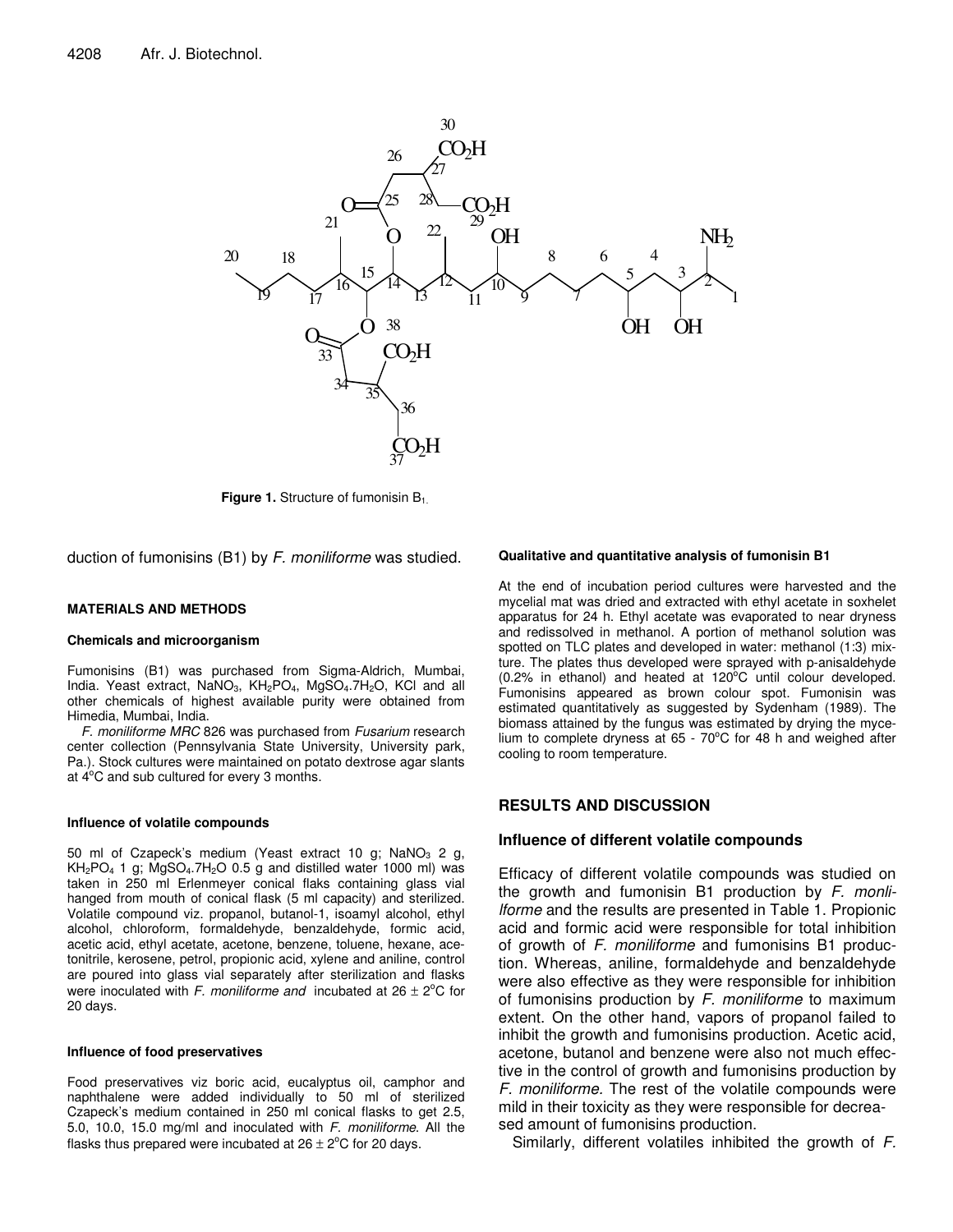| Name of the compound | Final pH | Dry weight (mg/ml) | Fumonisins $B_1$ ( $\mu$ g/ml) |
|----------------------|----------|--------------------|--------------------------------|
| Propanol             | 7.0      | 14.23              | 0.90                           |
| Butanol-1            | 5.8      | 13.89              | 0.64                           |
| Isoamyl alcohol      | 5.3      | 8.43               | 0.23                           |
| Ethyl alcohol        | 6.8      | 10.49              | 0.33                           |
| Chloroform           | 5.4      | 1.23               | 0.34                           |
| Formaldehyde         | 5.2      | 2.09               | 0.15                           |
| Benzaldehyde         | 4.8      | 4.80               | 0.18                           |
| Formic acid          | 3.9      |                    |                                |
| Acetic acid          | 3.4      | 0.18               | 0.72                           |
| Ethyl acetate        | 6.6      | 8.42               | 0.28                           |
| Acetone              | 7.3      | 4.20               | 0.71                           |
| Benzene              | 6.1      | 12.01              | 0.63                           |
| Toluene              | 5.4      | 8.20               | 0.33                           |
| Hexane               | 6.8      | 11.80              | 0.31                           |
| Acetonitrile         | 6.3      | 10.18              | 0.30                           |
| Kerosene             | 5.4      | 7.14               | 0.21                           |
| Petrol               | 5.1      | 8.30               | 0.24                           |
| Propionic acid       | 3.4      |                    |                                |
| Xylene               | 5.6      | 6.22               | 0.21                           |
| Aniline              | 5.8      | 5.81               | 0.19                           |
| Control              | 6.5      | 14.20              | 1.09                           |

**Table 1.** Effect of volatile compounds on growth and fumonisins production by *F. moniliforme.*

*moniliforme* to varying level. Acetic acid and chloroform were responsible for maximum inhibition of growth of *F. moniliforme* while, propanol, butanol, benzene, hexane, ethyl alcohol and acetonitrile failed to inhibit the growth of *F. moniliforme.* The rest of the volatile compounds were responsible for intermediate degree of inhibition of growth of *F. moniliforme.* The present observations are in agreement with those of Surekha and Reddy (1992), Laxma and Reddy (1992) and Al-Hilli et al. (1992) who also recorded the control of mould infestation and mycotoxin contamination by the volatiles tested by them.

The final pH recorded was highly variable. The final pH in media containing propanol, ethyl alcohol, ethyl acetate, acetone and hexane was near neutral, while medium containing propionic acid and acetic acid and formic acid was highly acidic.

## **Influence of food preservatives**

Influence of different food preservatives were studied on the growth and fumonisins B1 production by *F. moniliforme* and the results were recorded in Table 2. From the Table 2 it is evident that different food preservatives exerted significant influence on fumonisins production by *F. moniliforme.* Boric acid at 2.5 mg/ml of concentration stimulated the fumonisins (B1) production, while at higher concentrations it inhibits fumonisins (B1) production. The degree of inhibition increased with the increase in boric

acid concentration. Eucalyptus oil was toxic and its degree of inhibition increased with the increase in eucalyptus oil concentration. Vegetative growth of the fungus, which was very good at 2.5 mg/ml concentration, decreased with increase in concentration of eucalyptus oil up to 15 mg/ml. Similarly, camphor inhibited the fumonisins (B1) production by *F. moniliforme* at 15 mg/ml. Napthalene was also responsible for increased inhibition of fumonisins production and vegetative growth of *F. moniliforme* with increased concentration.

## **Conclusion**

Based on the above results, it can be concluded that food preservatives tried in the present investigations were effective in checking *F. moniliforme* infestation and fumonisins (B1) production and can be exploited in protection of food grains from infestation of *F. monoliforme* and fumonisin contamination.

# **ACKNOWLEDGEMENTS**

The authors thank the Head, Department of Microbiology, Kakatiya University, Warangal 506009, Andhra Pradesh, India, for providing necessary facilities and Council of Scientific and Industrial Research (CSIR) for financial assistance.